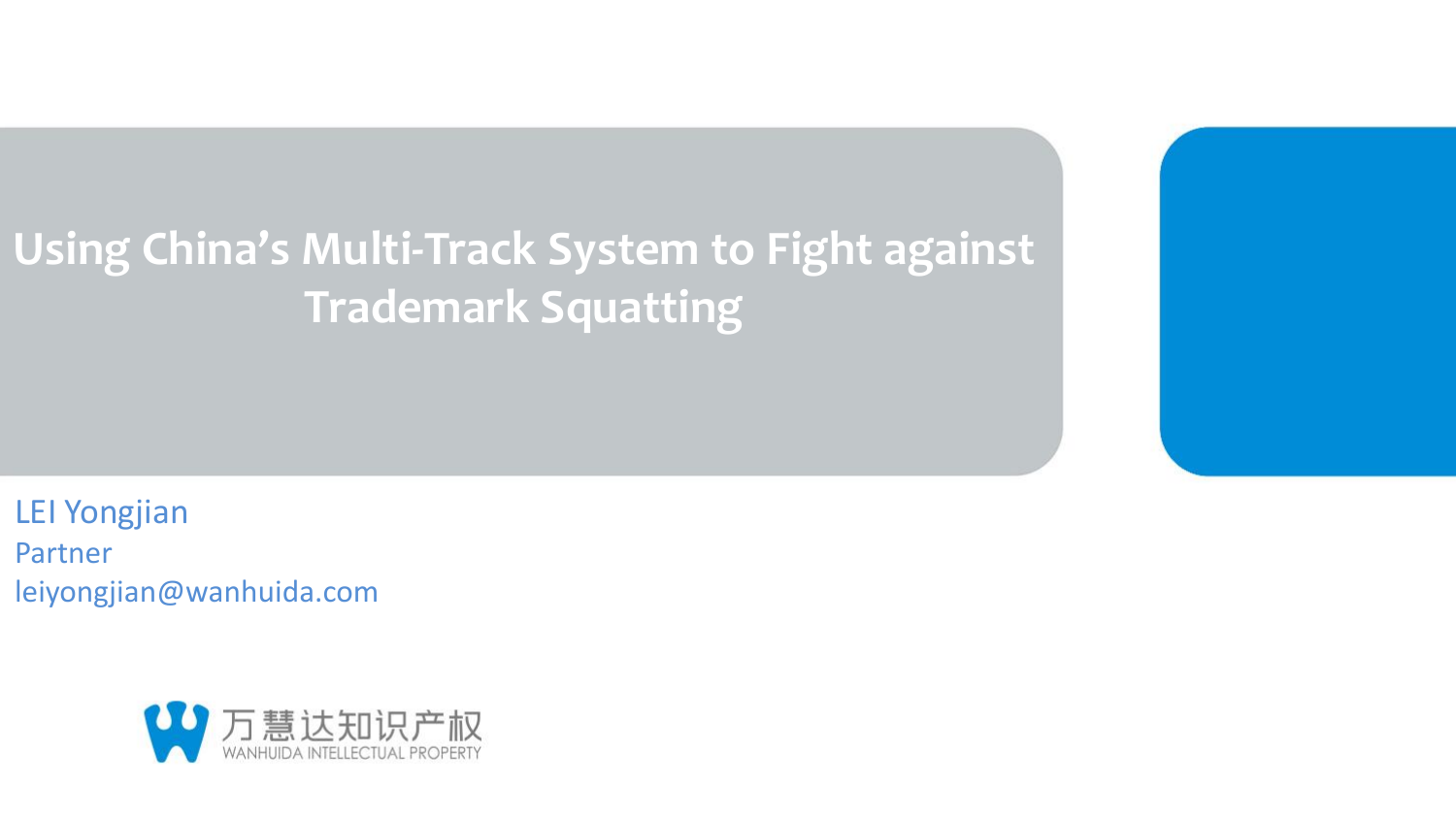## **Using China's Multi-Track System: Fight against Trademark Squatting**



**1. Prosecution: Proactivity of the CNIPA**

## **2. Administrative: Actions by local AMRs**

- Complaints against whom?
- Under what situations?
- Through what channels?
- **3. Civil: Attempts by courts**
- What if bad-faith registrants sue first?
- What if genuine brand owners sue?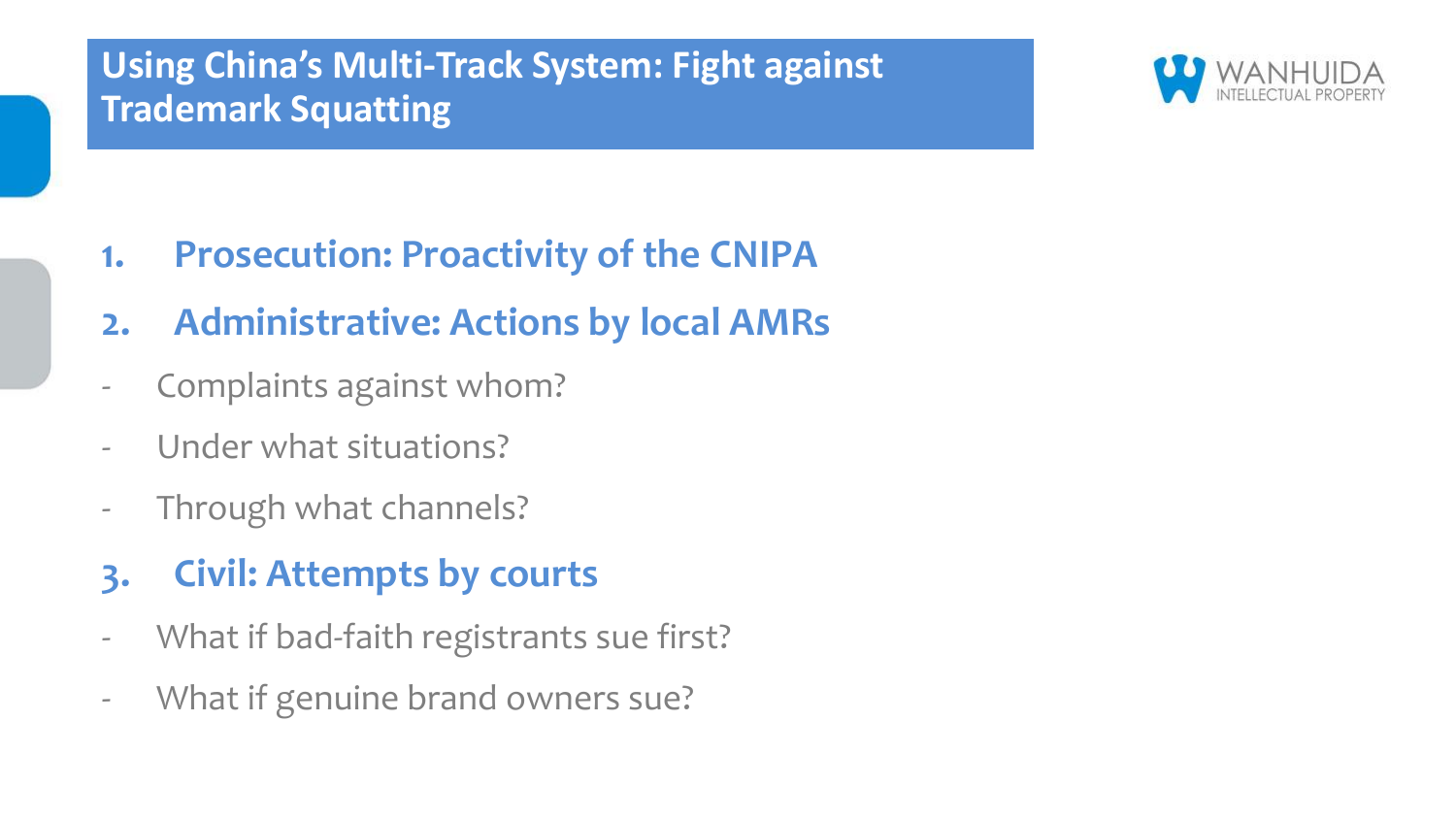

1,738

4,345

106

1,075

72.73%

72.64%

80.28%

## Publication of decisions Transparency, evidential value

- Ex-officio investigation/refusal OA
- **Blacklisting** Internal policy, unpredictability
- Success rates Incredibly high

|                                                                                                                                                                                                  | 大丁为가节のソフン与阿亚或巴坦从工<br>信息来源:商标局 |                                          |       |        |
|--------------------------------------------------------------------------------------------------------------------------------------------------------------------------------------------------|-------------------------------|------------------------------------------|-------|--------|
| 关于第54489533号商标驳回通知书                                                                                                                                                                              |                               | Ex-officio refusal<br>based on bad faith |       |        |
| 申请人: 异起 (上海) 智能科技有限公司<br>委托代理人:邮寄办理                                                                                                                                                              |                               |                                          |       |        |
| 经审查,根据《商标法》第四条第一款的规定,我局决定驳回上述商标注册申请,理由如下:<br>你公司短期内提交了包含该申请在内的大量商标注册申请,明显超出正常经营活动需要,属于不以便用为<br>月的的恶意商标注册申请,应予以驳问。<br>根据《商标法》第三十四条的规定,商标注册申请人如果对本驳回决定不服,可以自收到本通知之日起十<br>五日内向国家知识产权局申请复审。<br>特此通知。 |                               |                                          |       |        |
|                                                                                                                                                                                                  |                               | 2021年07月05日                              |       |        |
| 16 Feb 2020-15 Mar 2020                                                                                                                                                                          | 698                           |                                          | 841   | 83.00% |
| 16 Feb 2021-15 Mar 2021                                                                                                                                                                          | 198                           |                                          | 232   | 85.34% |
| 16 Feb 2020-15 Mar 2020                                                                                                                                                                          | 1.164                         |                                          | 1.738 | 66.97% |

3,160

77

863

半工笋54490522早商提格同译如土

Review of

opposition

Invalidation

Review of

cancellation

non-use

16 Feb 2021-15 Mar 2021

16 Feb 2020-15 Mar 2020

16 Feb 2021-15 Mar 2021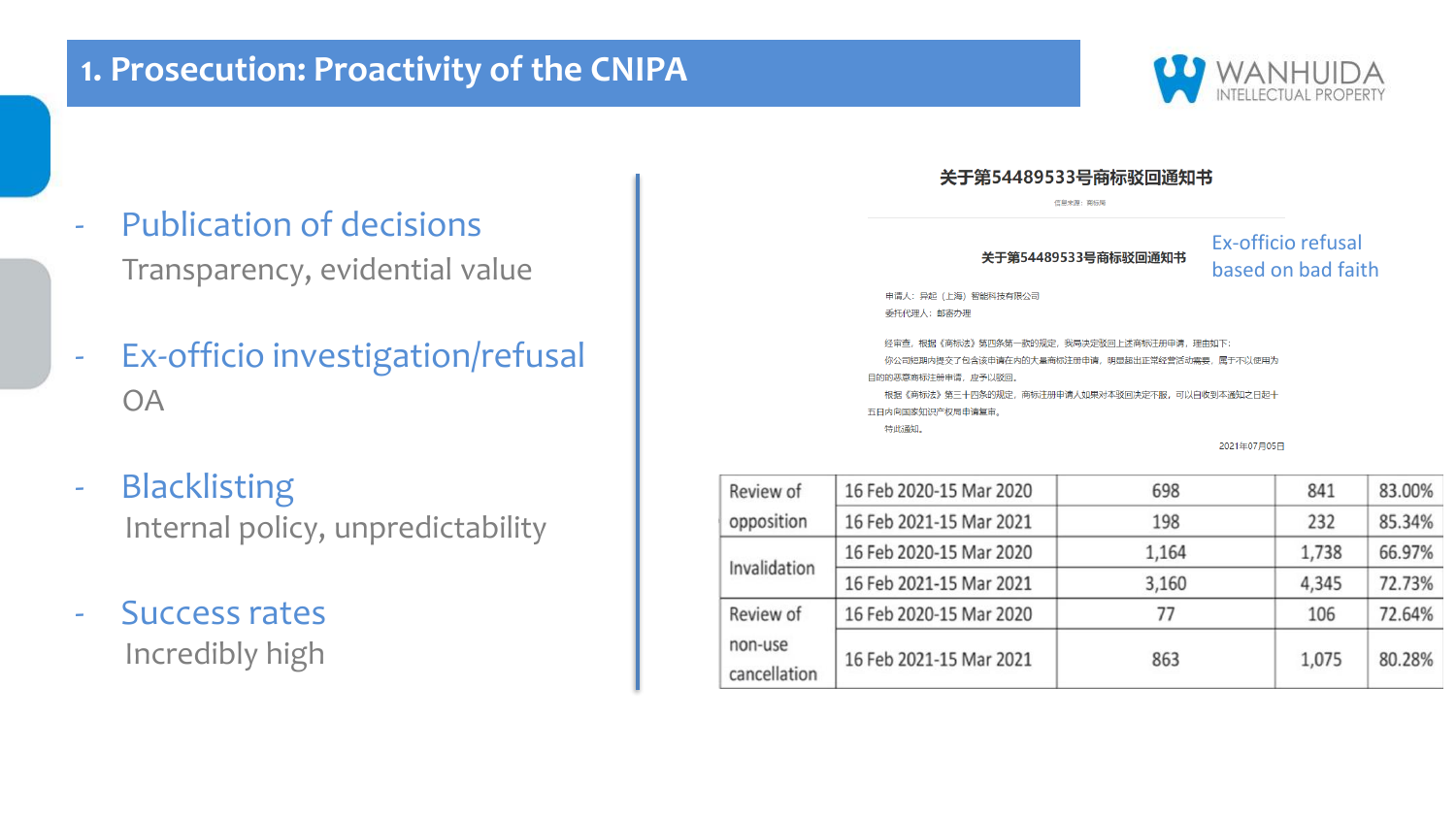#### **2. Administrative: Actions by local AMRs**

- Complaints against whom? Bad-faith applicants and TM agencies
- Under what situations?
- Backed up by favorable decisions
- $\checkmark$  Massive bad-faith filing, well-known, business relationship, prior use, prior rights, and others including unhealthy influence, disrupting the agency market by unfair means, fabricating
- Through what channels?
- ✓ CNIPA transfer
- $\checkmark$  Onsite complaining
- $\checkmark$  Online complaining and feedback

#### **Consequences**

- Warning, suspension of agency business, criminal
- Fine of USD 4,600/USD15,000



Blue Sky Action 2019-2020

1,095 rectifications 330 investigations 182 penalty decisions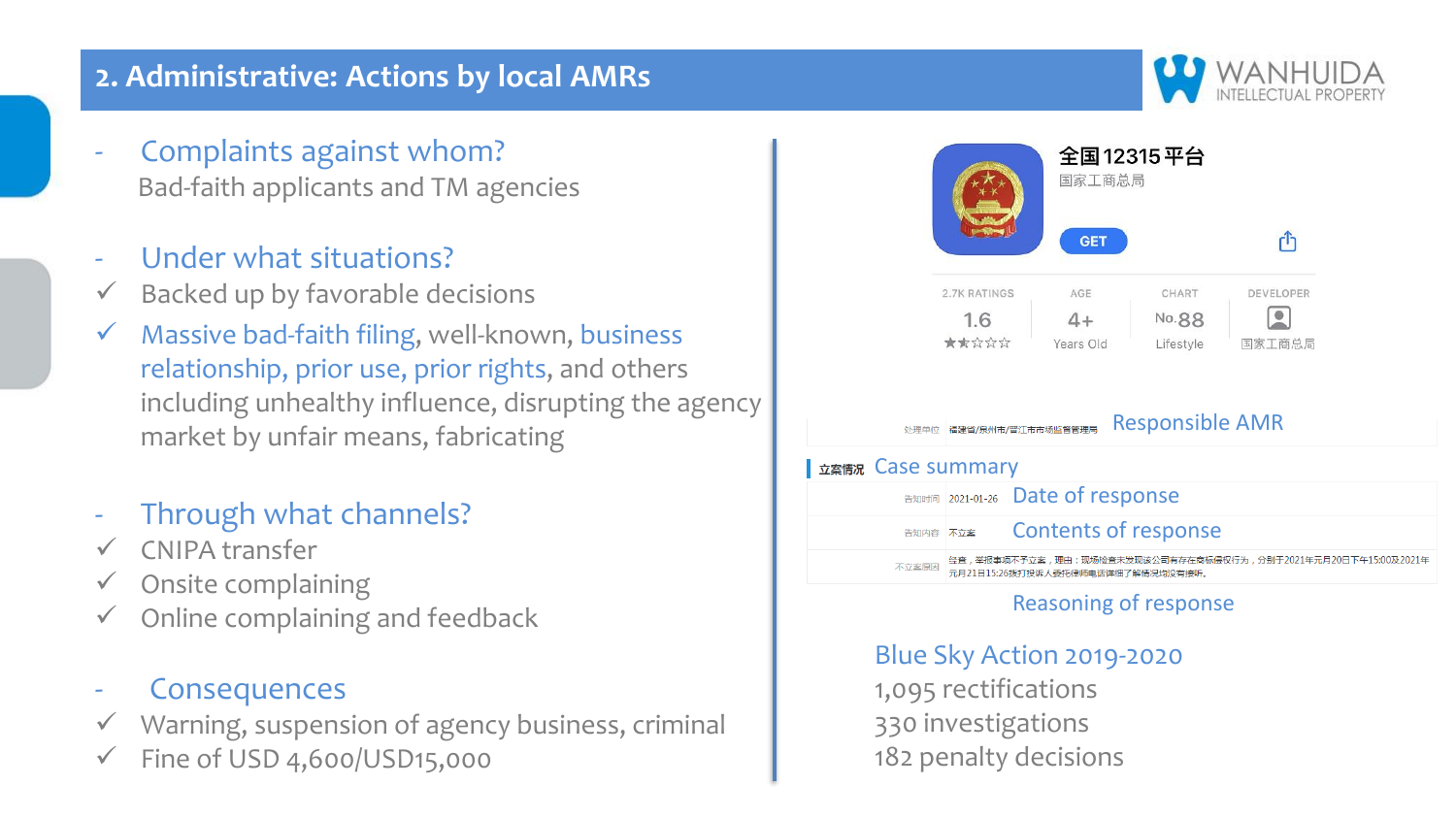## **3. Civil: Attempts by courts – if bad-faith registrants sue first**

#### **Bad faith of infringing prior rights**

The GLEAS case, August 2014, Supreme People's Court

- Registration on bags vs. prior registration on clothing, prior trade name, distinctiveness of TM
- Abuse of right and non-infringement

## **Bad faith of massive TM filing and high assignment fee**

The Uniqlo case, December 2018, Supreme People's Court

- Over 2,000 filings, no intention of use, serial malicious civil actions after TM sale attempt failed
- Abuse of right and non-infringement

## **Bad faith of malicious Taobao online complaints**

The Coppertone case, March 2018, Yuhang District Court

- Counterclaim or a separate lawsuit
- Registration on sunscreen, massive filing, professional complainant, no use, sale of TM vs. prior copyright
- Damages caused by takedown, unfair competition









匣



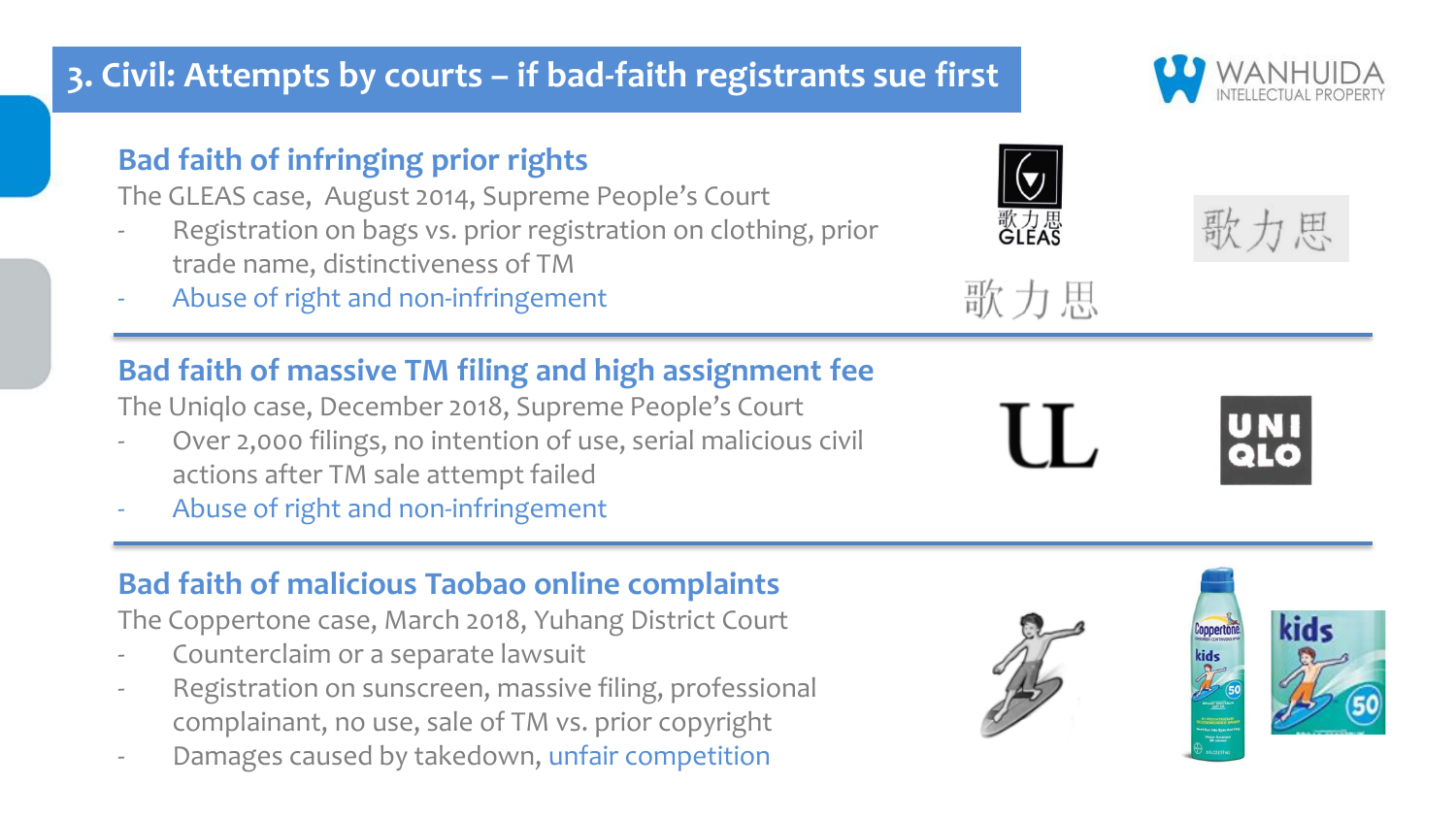## **3. Civil: Attempts by courts – if genuine brand owner registrants sue**

#### **Bad-faith filing + trademark infringement**

The Bridgestone case, 2020, Suzhou Intermediate Court

- Trademark infringement activities
- Besides damages, reasonable costs around RMB 290,000 granted including expenditures in TM prosecution cases

### **Is the bad-faith filing per se actionable? NO.**

The Afton case, December 2020, Beijing IP Court

- Unfair competition law
- Not a cause of action, case not accepted
- Appeal pending

### **Is the bad-faith filing per se actionable? YES.**

The In-Sink-Erator case, April 2021, Xiamen Intermediate Court

- Unfair competition law, tort liability law
- Precedents concerning opposition confirming bad faith Injunction and RMB 1,200,000 damages granted
- Appeal pending